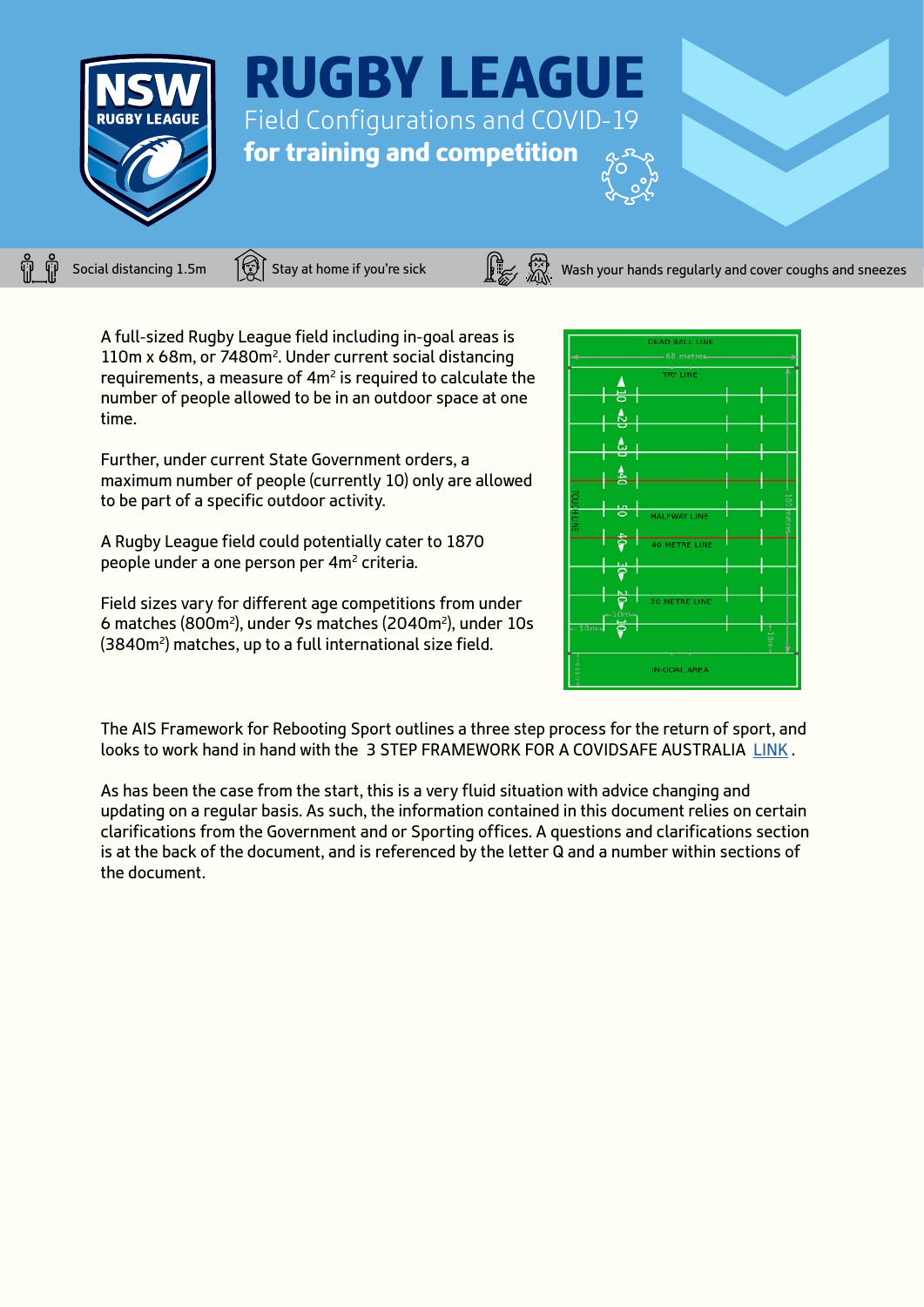



Social distancing 1.5m  $\left[\mathbb{S}\right]$  Stay at home if you're sick Wash your hands regularly and cover coughs and sneezes

## Under 6 and 7 Matches

Usually, Clubs will play four of the under 6s matches at one time on a full sized international field, under the configuration below (Figure 1).

The AIS Framework for Rebooting Sport puts contact sports in stage three of the return policy, meaning full contact Rugby League will not be able to be played until Step 3 restrictions are introduced by the government (See Q2).

This could mean only 100 combined participants, officials and spectators will be able to attend a Rugby League venue.



*Figure 1 – Under 6s and 7s Field Configuration for 4 matches*

| Participant Type - Under 6s and 7s Number per Team Teams Match Total 4 Match Total |             |           |    |     |
|------------------------------------------------------------------------------------|-------------|-----------|----|-----|
| Player                                                                             | 10          |           | 20 | 80  |
| 1 Coach, 1 Manager, 1 Trainer                                                      | 3           |           | 6  | 24  |
| <b>Central Managers</b>                                                            | 1 per field | <b>NA</b> |    | 4   |
| Referee                                                                            |             | <b>NA</b> |    | 4   |
| Parents / Spectators @ 1 parent per<br>player                                      | - 10        | 2         | 20 | 80  |
| Total Per Match and per 4 Match's                                                  |             |           | 48 | 192 |

*Figure 2 – The number of people who would attend a single under 6s or 7s match*

Based on the numbers above, only two matches in the under 6s / 7s age group would be permissible at one time.

HOWEVER – Should each under 6s field be considered to be a single gathering (maximum of 100 people), then social distancing requirements for spectators from field to field would need to be considered.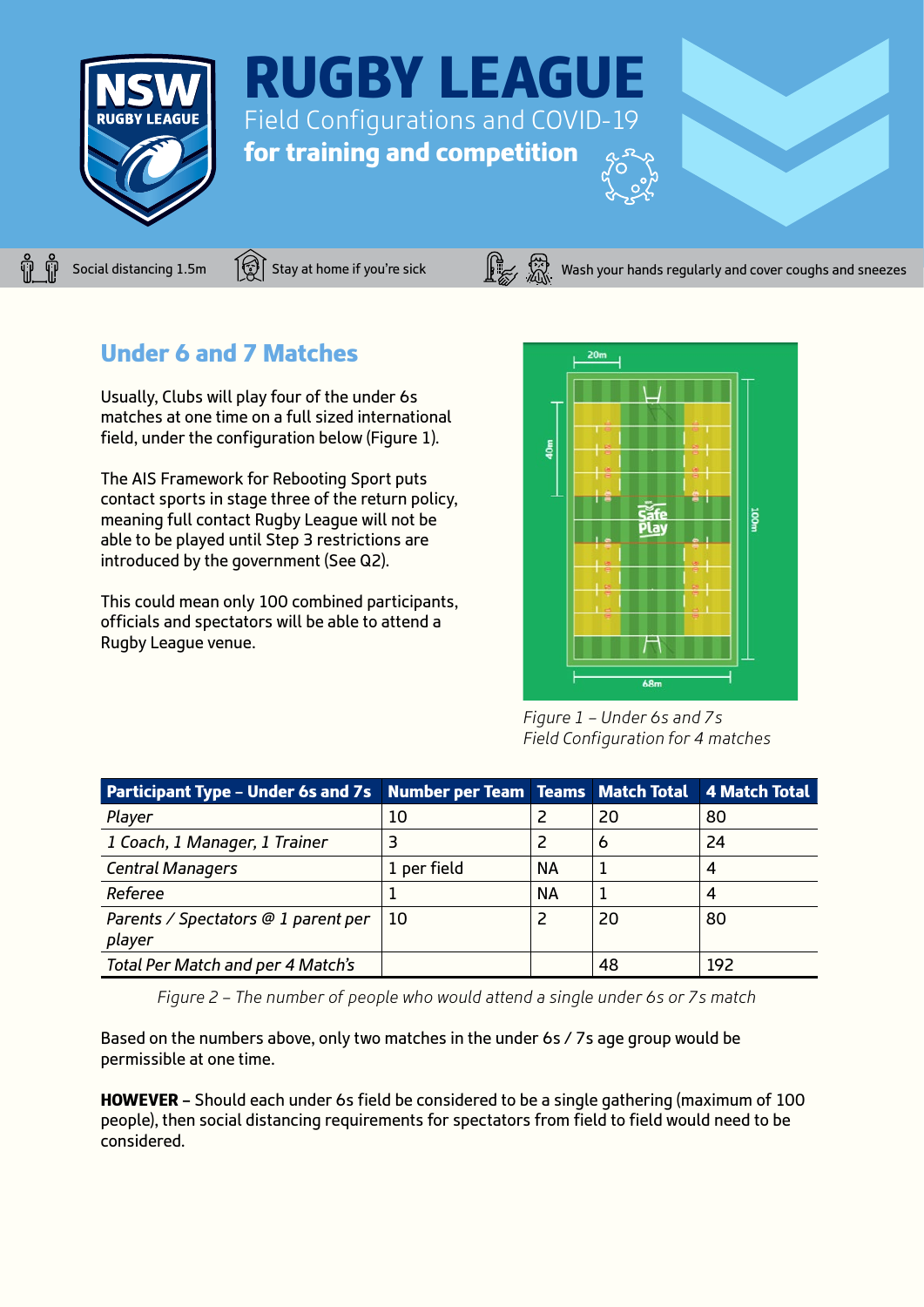



Social distancing 1.5m  $\Xi$  Stay at home if you're sick  $\Xi$   $\Xi$   $\Xi$  Wash your hands regularly and cover coughs and sneezes

Spectator Areas - Sidelines only model (see the 40m marking on figure 1) being 40 metres x 3 metres which is the minimum standard for run-off areas at a Rugby League venue, giving a total 120m2.

The maximum number of spectators on one sideline only at a 4m2 spacing is 30. This number is more than the anticipated 20 spectators per game as per Figure 2.

Clubs could continue to stage under 6 and 7s matches under any of the current formats (including staging four matches at one time) if "one parent" per child limits were adhered to, and each field of play was considered to be a single gathering.

A challenge that must be overcome is the finishing and starting times of matches, which under current Rugby League models, creates a "Wave" of people gathering at one time.

In order to address this "Wave" problem, a minimum of 20 minutes must be scheduled between the end of one match, and the start of a new match.

The AIS Framework for Rebooting Sport refers to the need for only one parent to attend matches, and the players, spectators and officials should be encouraged to arrive, play and leave as quickly as possible.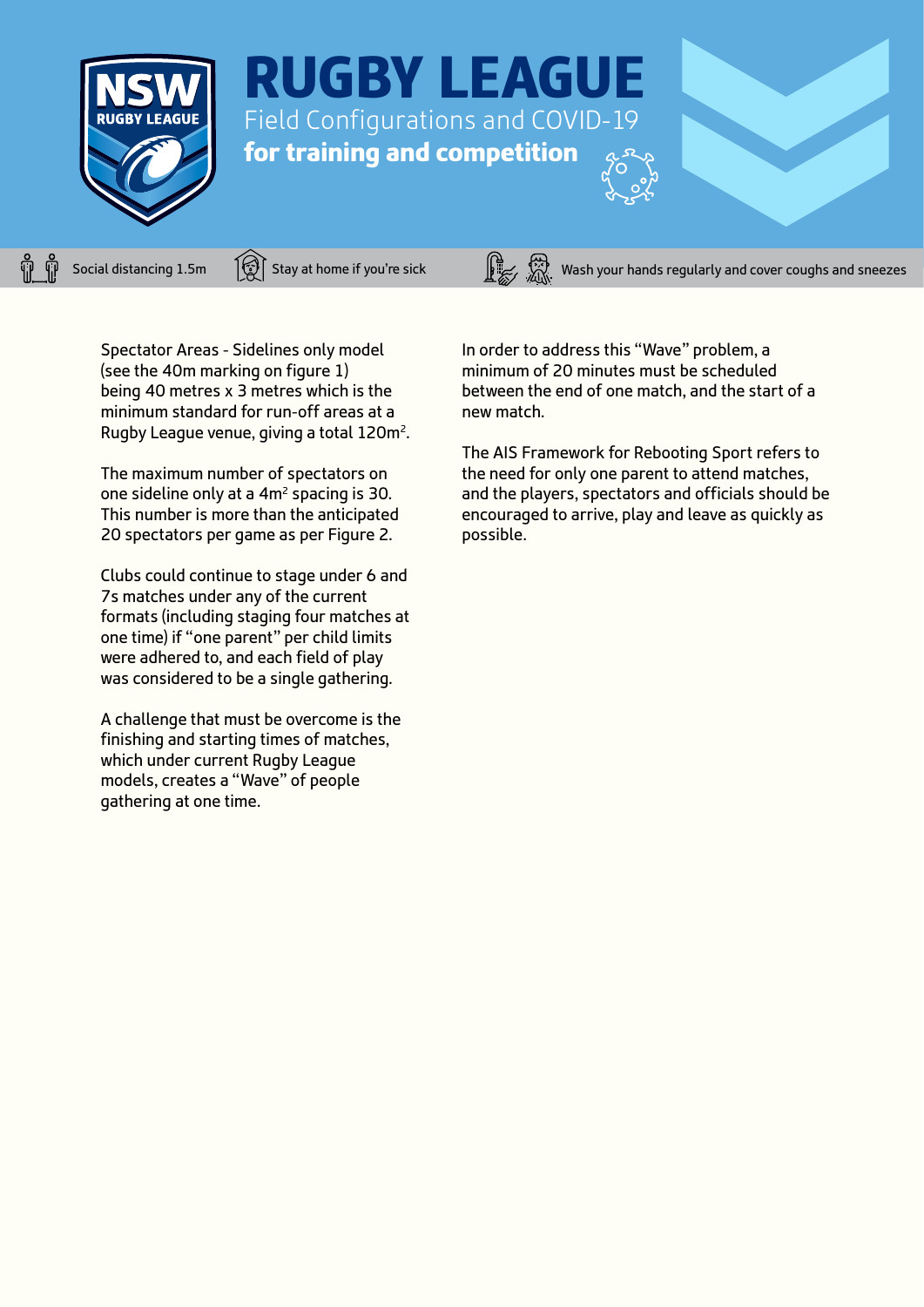

Social distancing 1.5m  $\widehat{\mathbb{G}}$  Stay at home if you're sick Wash your hands regularly and cover coughs and sneezes



# Under 8 and 9s

Field size (2040m<sup>2</sup>) caters to all players and officials based on one person per  $4m^2$  as per the table below.

*Figure 3 - Configuration 2x Under 8s / 9s Fields*

| <b>Participant Type Under 8s and 9s</b>            | <b>Number per Team Teams / Field</b> |           | <b>Total</b> | 2 Match Total |
|----------------------------------------------------|--------------------------------------|-----------|--------------|---------------|
| Player                                             | 12                                   |           | 24           | 48            |
| 1 Coach, 1 Manager, 1 Trainer                      |                                      |           | Ô            | 12            |
| <b>Central Managers</b><br>(safe play area on map) | 2 per field                          | <b>NA</b> |              | 4             |
| Referee                                            |                                      | <b>NA</b> |              |               |
| Parents @ 1 parent per player                      | 12                                   |           | 24           | 48            |
| Total People per Field                             |                                      |           | 57           | 104           |

*Figure 4 - Number of people who would attend Under 8s / 9s matches*

Spectator Areas - Sidelines only model being 35 metres x 3 metres which is the minimum standard for run-off areas at a Rugby League venue, giving a total 105m2. Maximum spectators on sidelines only at a  $4m^2$  spacing is n=26 on each sideline.

Clubs could continue to stage under 8 and 9s matches under any of the current formats if "one parent" per child limits were adhered to, and if each individual field was considered to be a single gathering. A minimum of 20 minutes must be scheduled between the end of one match, and the start of another.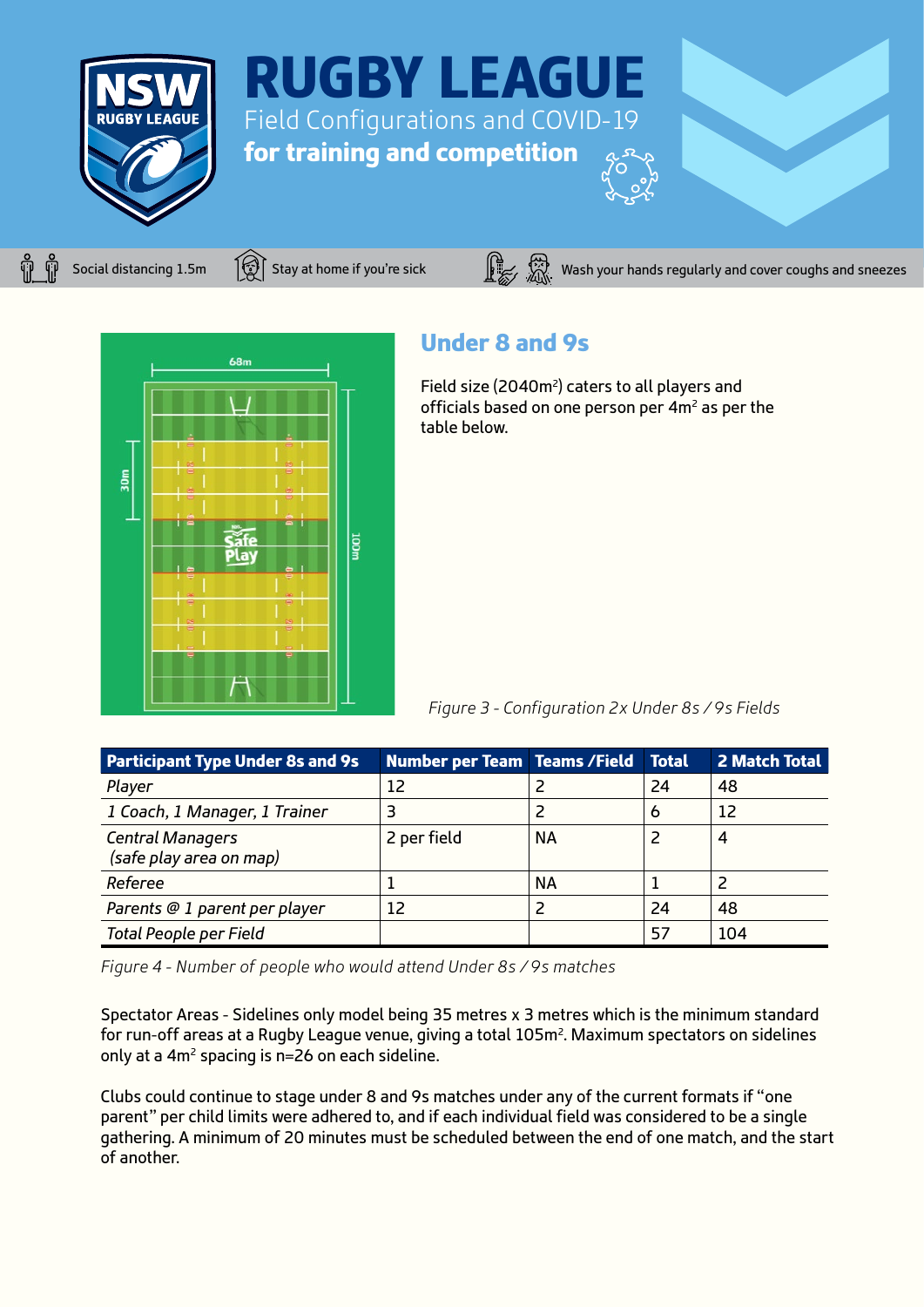



Social distancing 1.5m  $\widehat{S}$  Stay at home if you're sick  $\widehat{S}$   $\widehat{S}$  Wash your hands regularly and cover coughs and sneezes

# Combined Under 6s (2 fields) and Under 9s

Field size (3640m<sup>2</sup>) caters to all players and officials based on one person per  $4m^2$  as per the table below.



*Figure 5 - A combination setting with two under 6s and 1 under 9s match*

| <b>Participant Type</b>                  | Number per Team | Teams     | <b>Total</b> |
|------------------------------------------|-----------------|-----------|--------------|
| <b>Under 6s Players</b>                  | 10              |           | 40           |
| <b>Under 9s Players</b>                  | 12              |           | 24           |
| 1 Coach, 1 Manager, 1 Trainer            |                 |           | 12           |
| Central Managers (safe play area on map) |                 | ΝA        |              |
| Referee                                  |                 | <b>NA</b> |              |
| Parents                                  |                 |           | 64           |
| <b>Total</b>                             |                 |           | 146          |

*Figure 6 - People at combined Age group matches*

The participant and spectator numbers are low enough to sustain such a model, assuming each individual match is considered an individual gathering.

Sufficient time gaps between games should be scheduled to allow players, spectators and officials to vacate the area prior to the next match starting.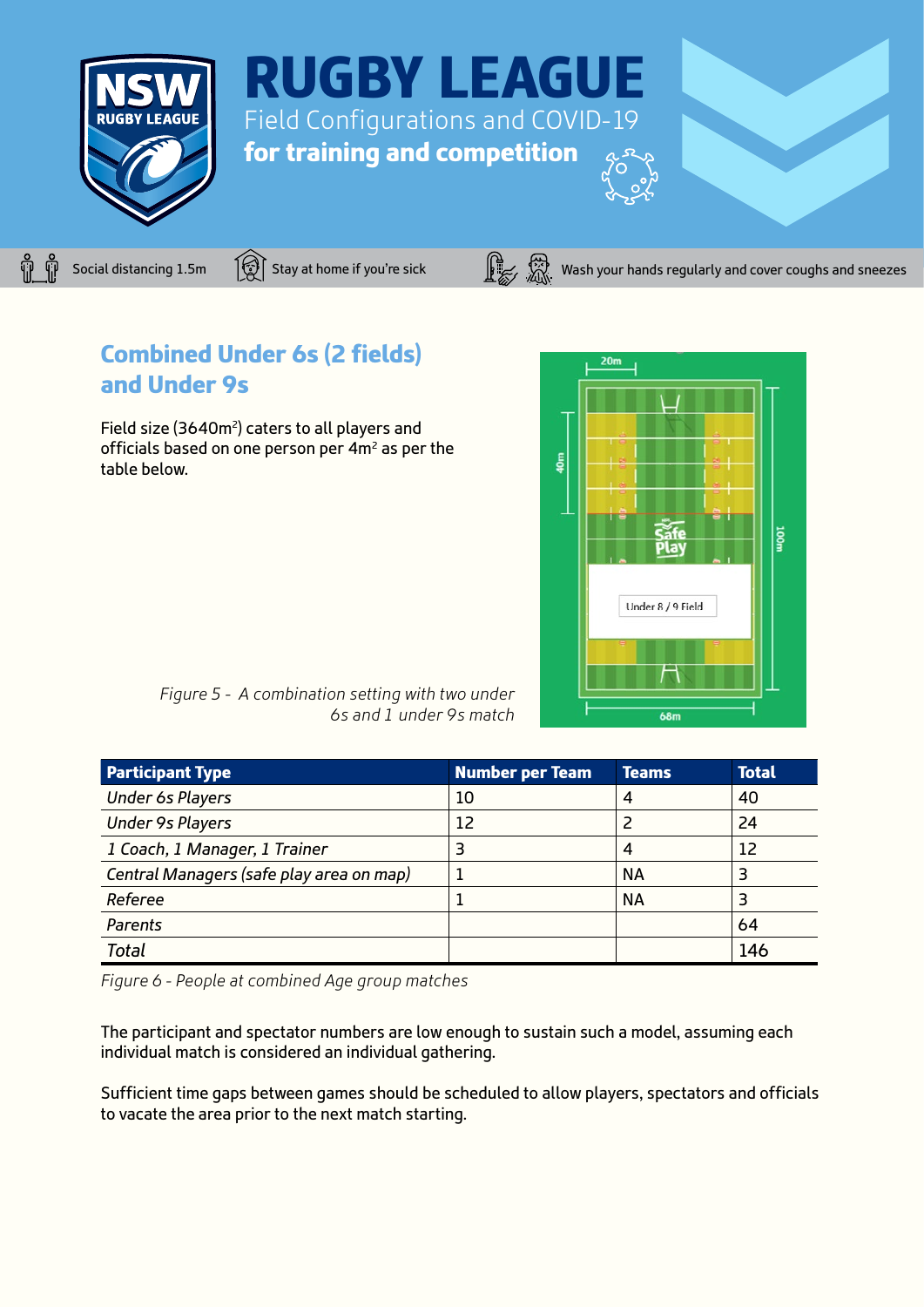



Social distancing 1.5m  $\widehat{S}$  Stay at home if you're sick  $\widehat{S}$   $\widehat{S}$  Wash your hands regularly and cover coughs and sneezes

## Under 10s and 11s

Field size (3840m<sup>2</sup>) caters to all players and officials based on one person per 4m<sup>2</sup> as per the table below.



*Figure 7 - Under 10s and 11s Field Configuration*

| <b>Participant Type Under 10s and 11s</b> | <b>Number per Team</b> | <b>Teams /Field</b> | <b>Total</b> |
|-------------------------------------------|------------------------|---------------------|--------------|
| Players                                   | 16                     |                     | 32           |
| 1 Coach, 1 Manager, 2 Trainers            | 4                      |                     |              |
| <b>Central Managers</b>                   |                        | ΝA                  |              |
| Referee                                   |                        | ΝA                  |              |
| Parents @ 1 parent per player             | 12                     |                     | 24           |
| <b>Total People per Field</b>             |                        |                     | 75           |

*Figure 8- Participants per Match 10s and 11s*

Venues will easily comply with restrictions when staging matches in these age groups, however will still need to consider potential issues with the gap between a match ending and a new match starting.

Sufficient time gaps between games should be scheduled to allow players, spectators and officials to vacate the area prior to the next match starting.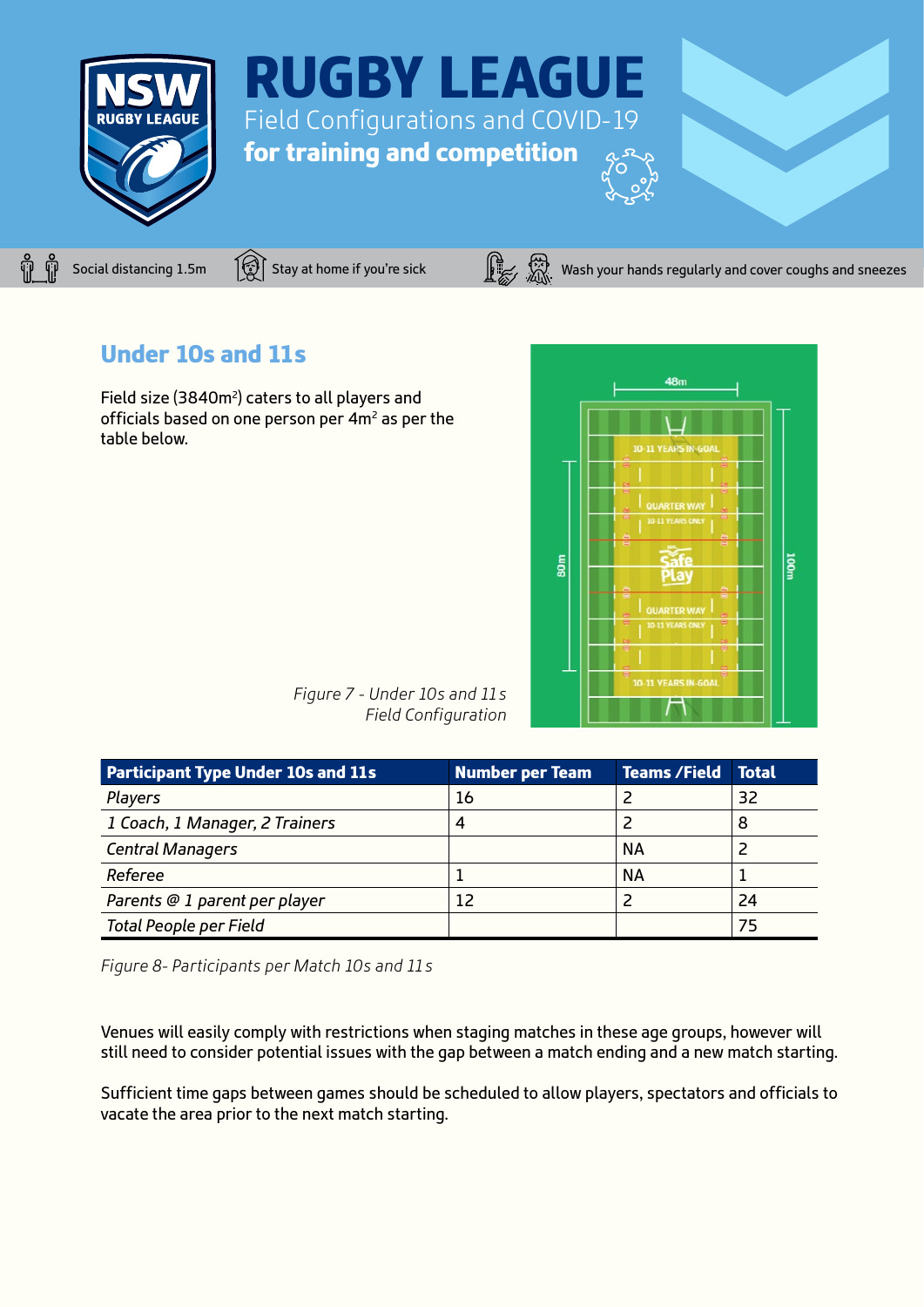



Under 12s and International

Field size (7480m<sup>2</sup>) caters to all players and officials based on one person per 4m2 as per the

Rugby League Matches

### Social distancing 1.5m  $\widehat{S}$  Stay at home if you're sick  $\widehat{S}$   $\widehat{S}$  Wash your hands regularly and cover coughs and sneezes

# $\overline{68n}$

| Figure 9- International Size RL Pitch |  |  |
|---------------------------------------|--|--|
|                                       |  |  |

| <b>Participant Type Under 12s and</b><br><b>International Rules Matches</b> | <b>Number per Team</b> | <b>Teams /Field</b> | <b>Total</b> |
|-----------------------------------------------------------------------------|------------------------|---------------------|--------------|
| Players                                                                     | 20                     |                     | 40           |
| 1 Coach, 1 Manager, 3 Trainers                                              |                        |                     | 10           |
| <b>Central Managers</b>                                                     |                        | <b>NA</b>           |              |
| <b>Referee and Officials</b>                                                | 3                      | <b>NA</b>           |              |
| Parents @ 1 parent per player                                               | 20                     | 2                   | 40           |
| <b>Total People per Field</b>                                               |                        |                     | 95           |

*Figure 10 - Participants per Under 12s - Open Age Rugby League*

Venues will be able to comply with restrictions when staging matches in these age groups. If the venue is restricted to 100 people, a gap of at least 30 minutes will be required between matches to allow for the next wave of participants to arrive and warm up for their game.

table below.